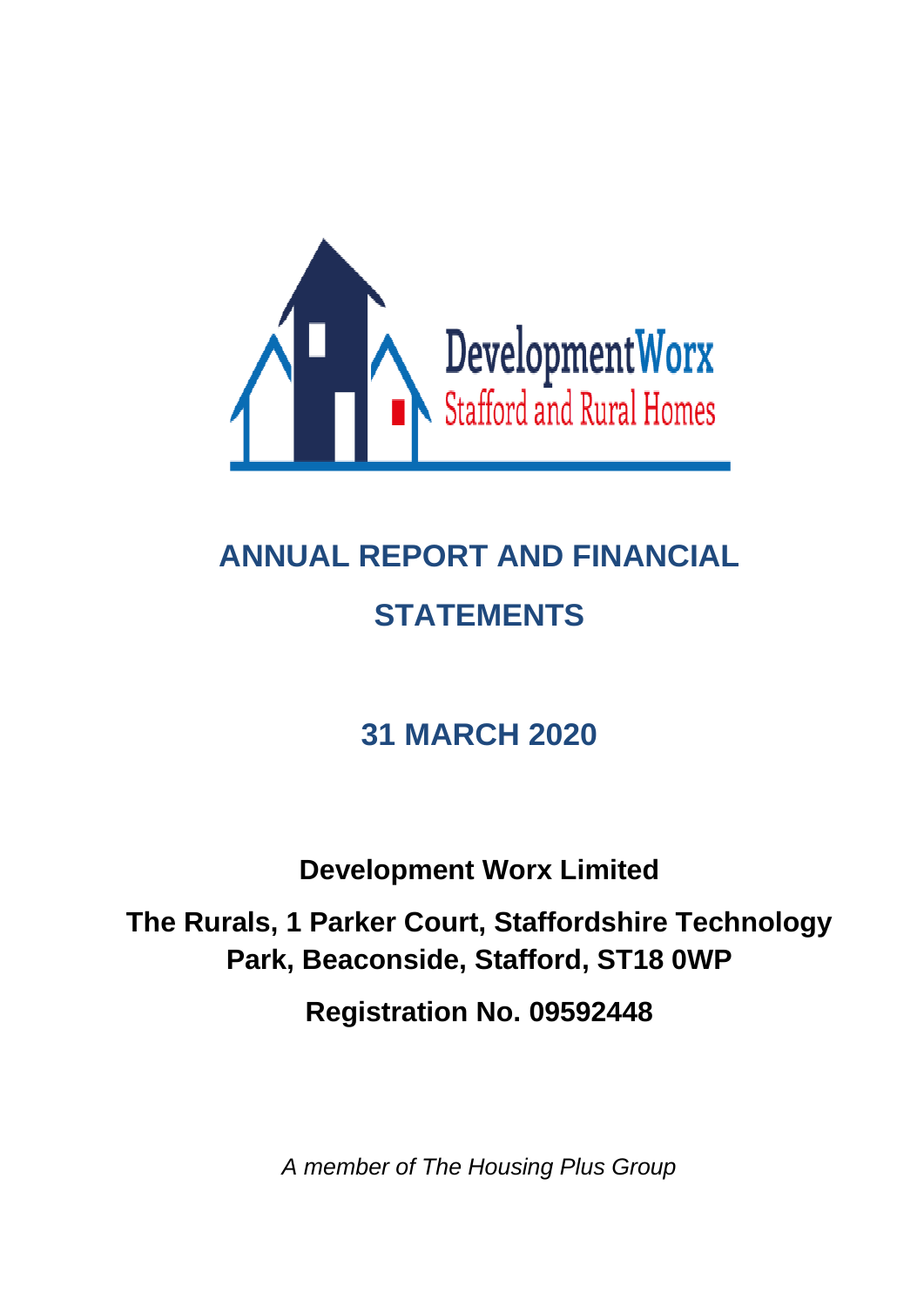## **CONTENTS**

| INDEPENDENT AUDITOR'S REPORT TO THE MEMBERS OF DEVELOPMENT WORX LIMITED .4 |  |
|----------------------------------------------------------------------------|--|
|                                                                            |  |
|                                                                            |  |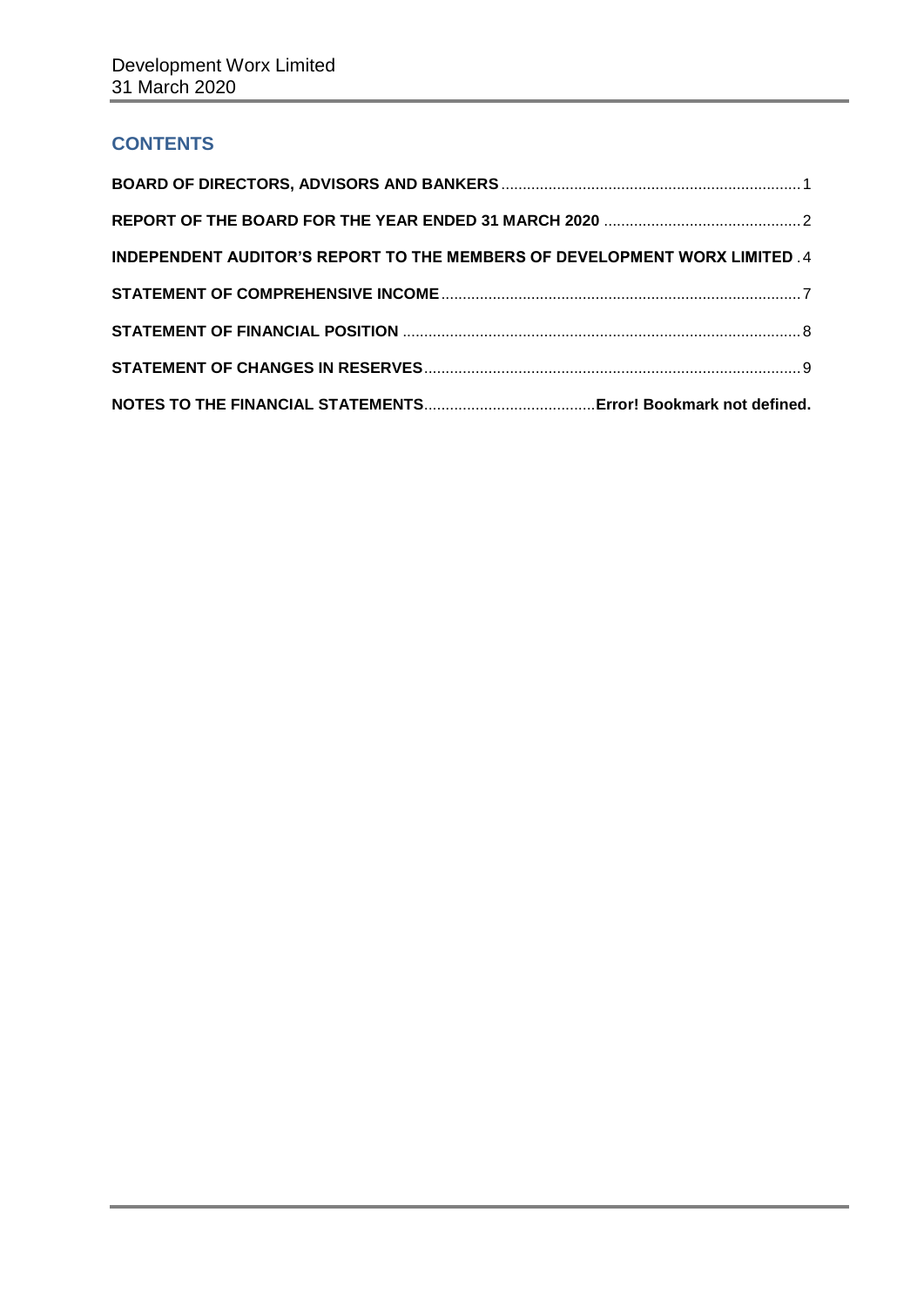## <span id="page-2-0"></span>**BOARD OF DIRECTORS, ADVISORS AND BANKERS**

| <b>Board of Directors</b>           |                       |                      |  |
|-------------------------------------|-----------------------|----------------------|--|
|                                     | <b>Date Appointed</b> | <b>Date Resigned</b> |  |
| J D Burt (Chair from 1 May<br>2020) | 01 November 2019      |                      |  |
| I Farrell                           | 01 November 2019      |                      |  |
| P J Ingle                           | 01 November 2019      |                      |  |
| K A Shaw                            | 01 November 2019      |                      |  |
| R B Lawrence (Chair)                | 01 October 2019       | 30 April 2020        |  |
| V M Cross                           | 01 October 2019       |                      |  |
| S J Duffill                         | 02 May 2017           | 01 October 2019      |  |
| T J Harris                          | 10 May 2018           | 01 October 2019      |  |

| <b>Secretary</b> |                 |  |
|------------------|-----------------|--|
| I E Molyneux     | 01 October 2019 |  |

| <b>Registered Office</b>         | The Rurals<br>1 Parker Court<br><b>Staffordshire Technology Park</b><br>Beaconside<br><b>Stafford</b><br>ST <sub>18</sub> OWP |
|----------------------------------|-------------------------------------------------------------------------------------------------------------------------------|
| <b>Registered Company Number</b> | 09592448                                                                                                                      |
| <b>Auditors</b>                  | <b>BDO LLP</b><br><b>Two Snowhill</b><br>Birmingham<br><b>B4 6GA</b>                                                          |
| <b>Solicitors</b>                | Shakespeare Legal LLP<br><b>Bridgeway House</b><br>Stratford upon Avon<br><b>CV37 6YX</b>                                     |
| <b>Bankers</b>                   | <b>Barclays Bank</b><br>Barclays Bank Social Housing Team,<br>PO Box 3333,<br>15 Colmore Row,<br>Birmingham<br><b>B3 2WN</b>  |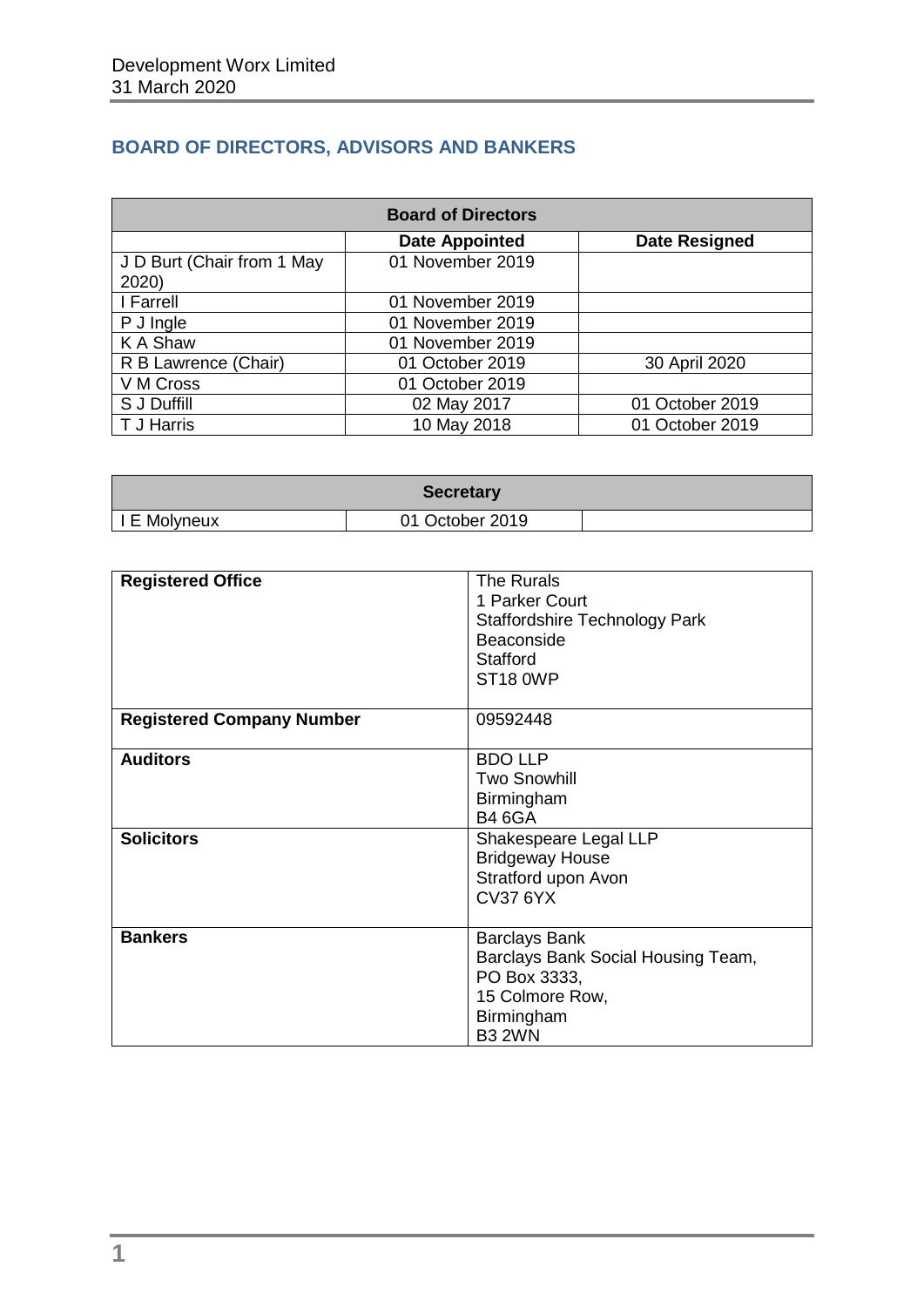## <span id="page-3-0"></span>**REPORT OF THE BOARD FOR THE YEAR ENDED 31 MARCH 2020**

Development Worx Limited is a wholly owned trading subsidiary of Stafford and Rural Homes (SARH).

The Board of Directors presents its Report and the Audited Financial Statements for the year ended 31st March 2020. In preparing this report, the directors have taken advantage of the exemption from the requirement to prepare a strategic report.

## **Principal activities**

The company provides design and build services to Stafford and Rural Homes (SARH) and will be the contracting vehicle for external partners, suppliers and contractors who support the SARH development programme. The taxable profits will be gift aided in full to the parent company within 9 months of the year end.

## **Results and dividends**

The profit for the period, after taxation, amounted to £345k. The directors have not recommended the payment of a dividend.

## **The Board of Directors**

The Directors who served in the year are listed at page 1.

## **Going concern**

Development Worx provides design and build services for SARH and therefore its ongoing operations are closely aligned to the SARH Business Plan.

After reviewing the long term financial plan based on normal business planning and control procedures and having received confirmation of continued support from Stafford and Rural Homes, the members of the Board have a reasonable expectation that Development Worx has adequate resources to continue in operational existence for the foreseeable future.

The impact of the Covid 19 outbreak has been considered by the Directors, and as their main customer is Stafford and Rural Homes, who have confirmed their support the outbreak does not pose a material uncertainty that would cast doubt on the Company's ability to continue as a going concern. The board, therefore, consider it appropriate for the accounts to be prepared on a going concern basis.

## **External Auditors**

A resolution to appoint External Auditors will be proposed at the next Annual General Meeting.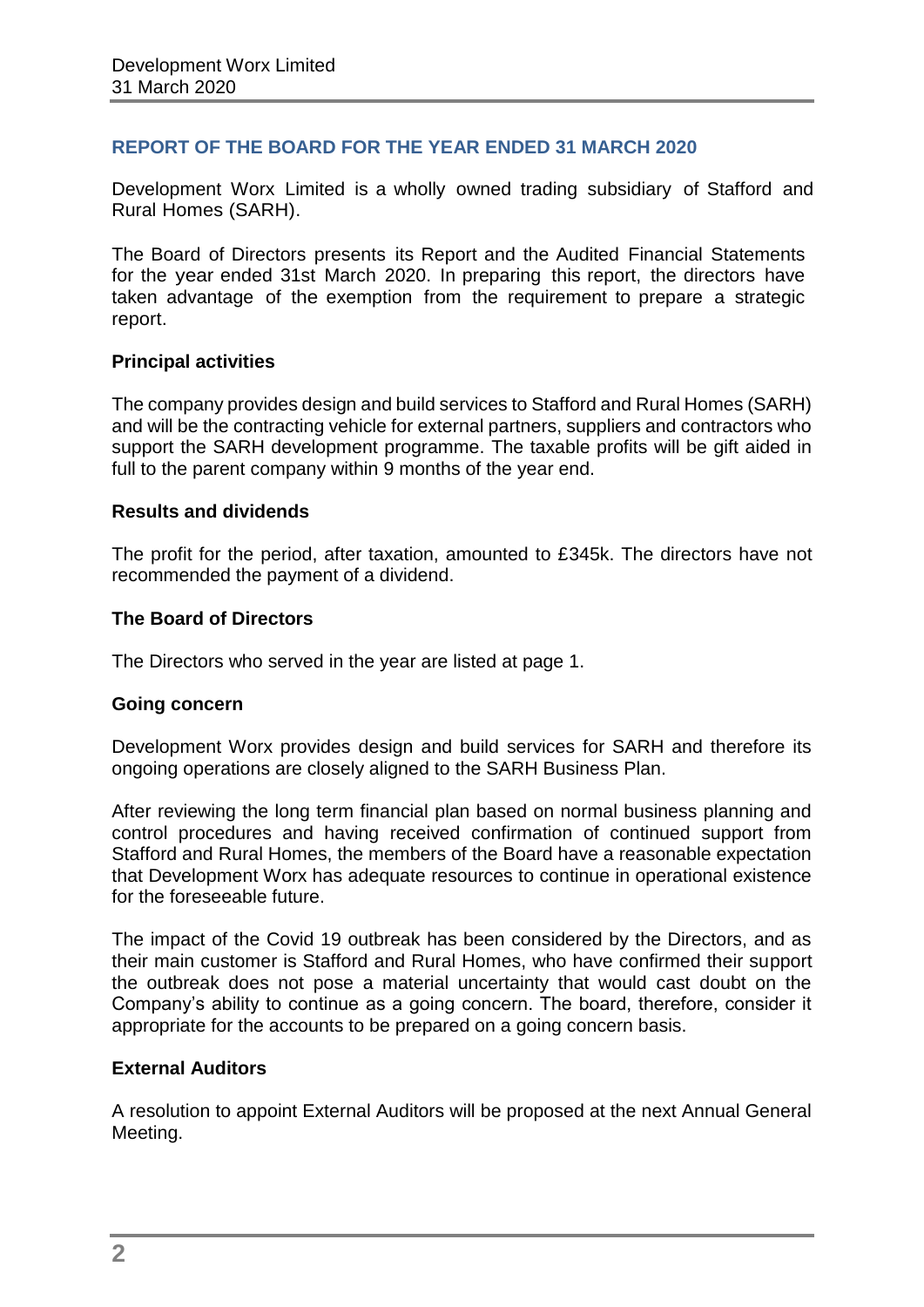## **REPORT OF THE BOARD FOR THE YEAR ENDED 31 MARCH 2020 (continued)**

## **Statement of the Directors' Responsibilities**

The directors are responsible for preparing the Report of the Board and the financial statements in accordance with applicable law and regulations.

Company law requires the directors to prepare financial statements for each financial year. Under that law the directors have elected to prepare the financial statements in accordance with United Kingdom Generally Accepted Accounting Practice (United Kingdom Accounting Standards and applicable law). Under company law the directors must not approve the financial statements unless they are satisfied that they give a true and fair view of the state of affairs of the company and of the profit or loss of the company for that period.

In preparing these financial statements, the directors are required to:

- select suitable accounting policies and then apply them consistently;
- make judgements and accounting estimates that are reasonable and prudent;
- state whether applicable UK Accounting Standards have been followed, subject to any material departures disclosed and explained in the financial statements;
- prepare the financial statements on the going concern basis unless it is inappropriate to presume that the company will continue in business.

The directors are responsible for keeping adequate accounting records that are sufficient to show and explain the company's transactions and disclose with reasonable accuracy at any time the financial position of the company and enable them to ensure that the financial statements comply with the Companies Act 2006. They are also responsible for safeguarding the assets of the company and hence for taking reasonable steps for the prevention and detection of fraud and other irregularities.

So far as each of the directors are aware:

- There is no relevant audit information of which the company's auditors are unaware;
- The directors have taken all steps that they ought to have taken to make themselves aware of any relevant audit information and to establish that the auditors are aware of that information.

In preparing this report, the directors have taken advantage of the small companies exemptions provided by section 415A of the Companies Act 2006.

The report of the Board was approved by the Board on 20 July 2020 and signed on its behalf by:

hene Holynon

P J Ingle **I E Molyneux Director Company Secretary**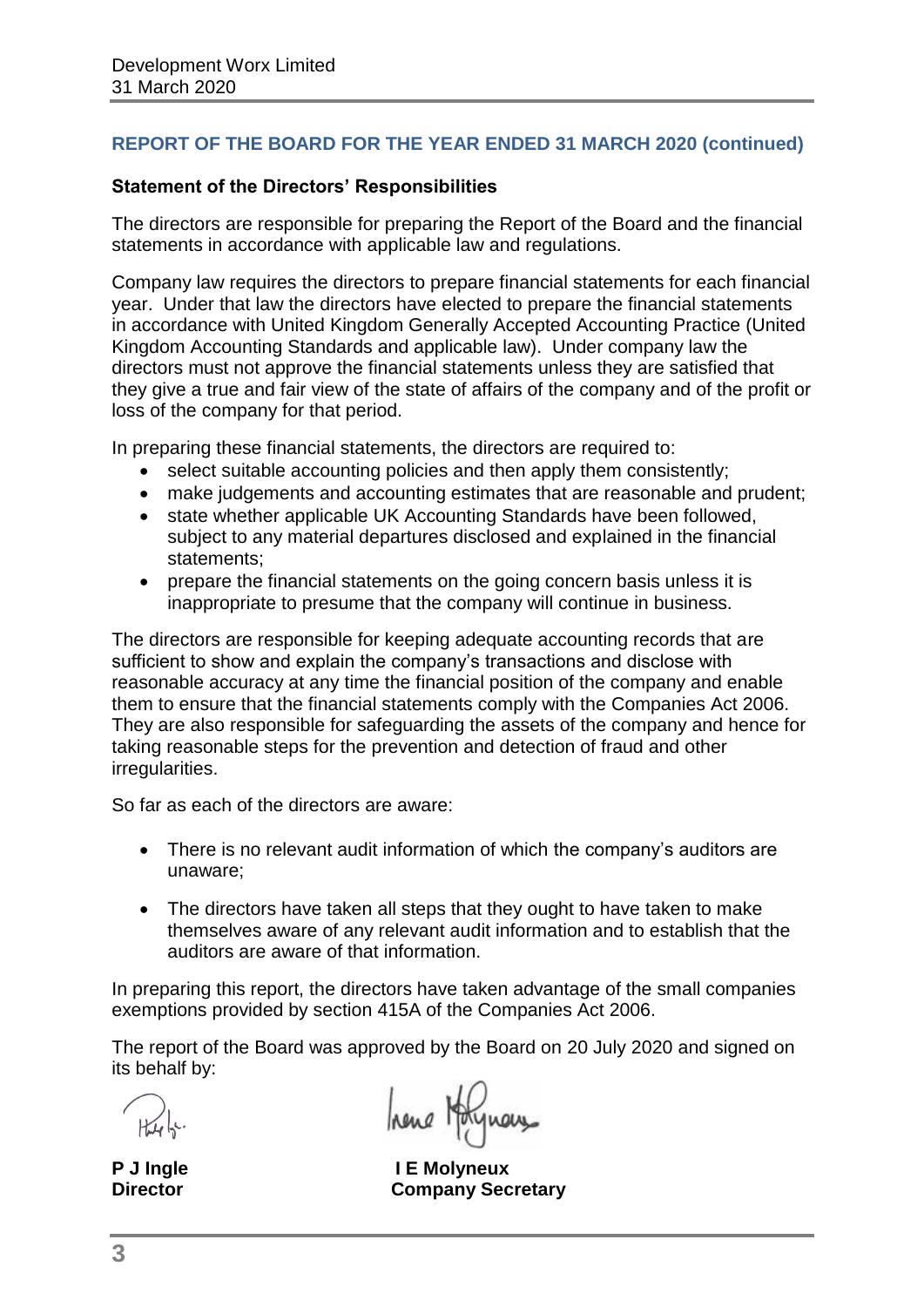## <span id="page-5-0"></span>**INDEPENDENT AUDITOR'S REPORT TO THE MEMBERS OF DEVELOPMENT WORX LIMITED**

## **Opinion**

We have audited the financial statements of Development Worx Limited ("the Company") for the year ended 31 March 2020 which comprise the statement of comprehensive income, the statement of financial position, statement of changes in reserves and notes to the financial statements, including a summary of significant accounting policies. The financial reporting framework that has been applied in their preparation is applicable law and United Kingdom Accounting Standards, including Financial Reporting Standard 102 The Financial Reporting Standard applicable in the UK and Republic of Ireland (United Kingdom Generally Accepted Accounting Practice).

In our opinion, the financial statements:

- give a true and fair view of the state of the Company's affairs as at 31 March 2020 and of its profit for the year then ended;
- have been properly prepared in accordance with United Kingdom Generally Accepted Accounting Practice; and
- have been prepared in accordance with the requirements of the Companies Act 2006.

## **Basis for opinion**

We conducted our audit in accordance with International Standards on Auditing (UK) (ISAs (UK)) and applicable law. Our responsibilities under those standards are further described in the Auditor's responsibilities for the audit of the financial statements section of our report. We are independent of the Company in accordance with the ethical requirements that are relevant to our audit of the financial statements in the UK, including the FRC's Ethical Standard, and we have fulfilled our other ethical responsibilities in accordance with these requirements. We believe that the audit evidence we have obtained is sufficient and appropriate to provide a basis for our opinion.

## **Conclusions relating to going concern**

We have nothing to report in respect of the following matters in relation to which the ISAs (UK) require us to report to you where:

- the Directors' use of the going concern basis of accounting in the preparation of the financial statements is not appropriate; or
- the Directors have not disclosed in the financial statements any identified material uncertainties that may cast significant doubt about the Company's ability to continue to adopt the going concern basis of accounting for a period of at least twelve months from the date when the financial statements are authorised for issue.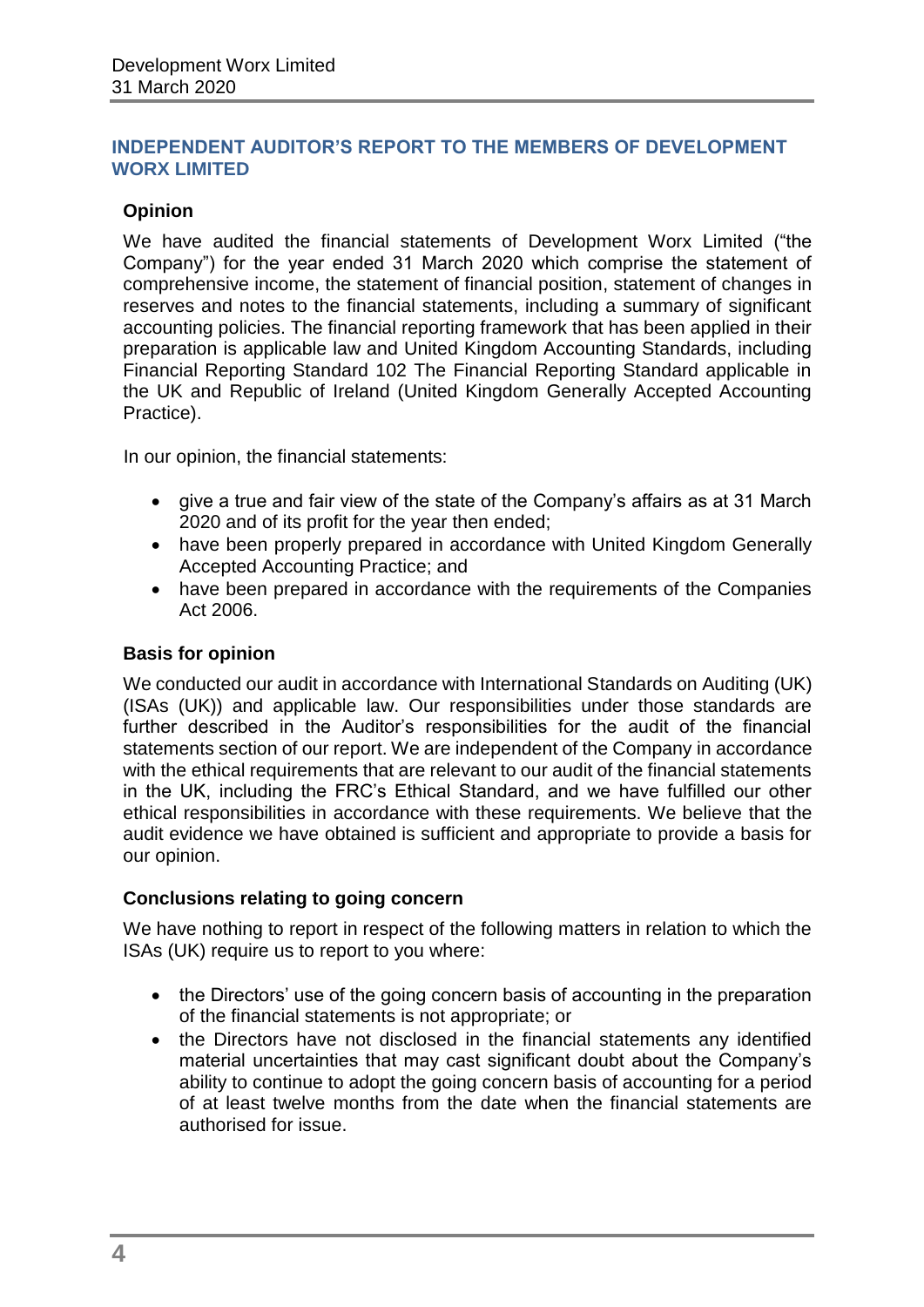## **INDEPENDENT AUDITOR'S REPORT TO THE MEMBERS OF DEVELOPMENT WORX LIMITED (continued)**

## **Other information**

The Directors are responsible for the other information. The other information comprises the information included in the annual report, other than the financial statements and our auditor's report thereon. Our opinion on the financial statements does not cover the other information and, except to the extent otherwise explicitly stated in our report, we do not express any form of assurance conclusion thereon.

In connection with our audit of the financial statements, our responsibility is to read the other information and, in doing so, consider whether the other information is materially inconsistent with the financial statements or our knowledge obtained in the audit or otherwise appears to be materially misstated. If we identify such material inconsistencies or apparent material misstatements, we are required to determine whether there is a material misstatement in the financial statements or a material misstatement of the other information. If, based on the work we have performed, we conclude that there is a material misstatement of this other information, we are required to report that fact.

We have nothing to report in this regard.

## **Opinions on other matters prescribed by the Companies Act 2006**

In our opinion, based on the work undertaken in the course of the audit:

- the information given in the Directors' report for the financial year for which the financial statements are prepared is consistent with the financial statements; and
- the Directors' report has been prepared in accordance with applicable legal requirements.

## **Matters on which we are required to report by exception**

In the light of the knowledge and understanding of the Company and its environment obtained in the course of the audit, we have not identified material misstatements in the Director's report.

We have nothing to report in respect of the following matters in relation to which the Companies Act 2006 requires us to report to you if, in our opinion;

- adequate accounting records have not been kept, or returns adequate for our audit have not been received from branches not visited by us; or
- the financial statements are not in agreement with the accounting records and returns; or
- certain disclosures of Directors' remuneration specified by law are not made; or
- we have not received all the information and explanations we require for our audit; or
- the Directors were not entitled to prepare the financial statements in accordance with the small companies regime and take advantage of the small companies' exemptions in preparing the Directors' report and from the requirement to prepare a Strategic report.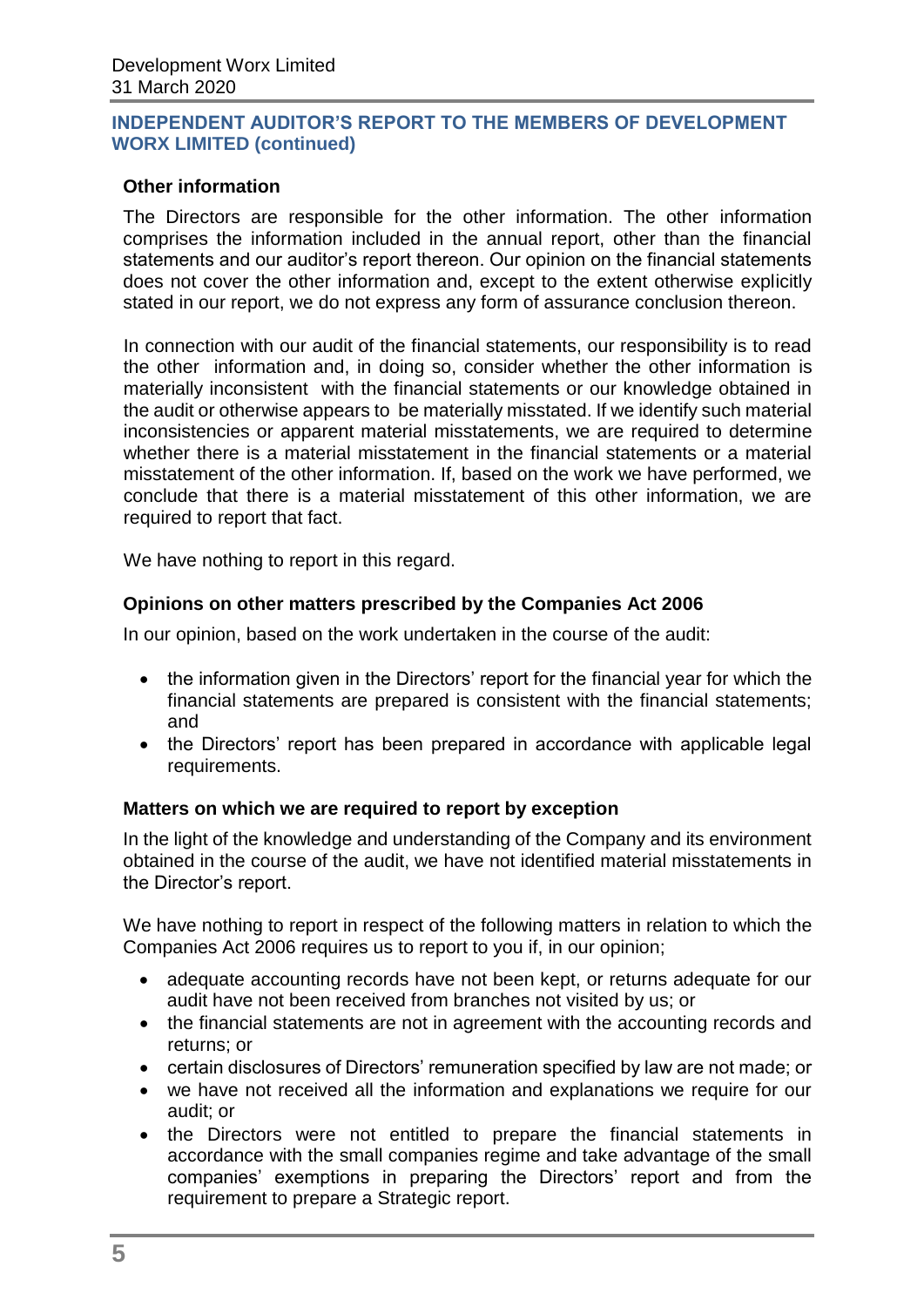## **INDEPENDENT AUDITOR'S REPORT TO THE MEMBERS OF DEVELOPMENT WORX LIMITED (continued)**

## **Responsibilities of Directors**

As explained more fully in the Statement of Responsibilities of the Board, the Directors are responsible for the preparation of the financial statements and for being satisfied that they give a true and fair view, and for such internal control as the Directors determine is necessary to enable the preparation of financial statements that are free from material misstatement, whether due to fraud or error.

In preparing the financial statements, the Directors are responsible for assessing the Company's ability to continue as a going concern, disclosing, as applicable, matters related to going concern and using the going concern basis of accounting unless the Directors either intend to liquidate the Company or to cease operations, or have no realistic alternative but to do so.

## **Auditor's responsibilities for the audit of the financial statements**

Our objectives are to obtain reasonable assurance about whether the financial statements as a whole are free from material misstatement, whether due to fraud or error, and to issue an auditor's report that includes our opinion. Reasonable assurance is a high level of assurance, but is not a guarantee that an audit conducted in accordance with ISAs (UK) will always detect a material misstatement when it exists. Misstatements can arise from fraud or error and are considered material if, individually or in the aggregate, they could reasonably be expected to influence the economic decisions of users taken on the basis of these financial Statements.

A further description of our responsibilities for the audit of the financial statements is located at the Financial Reporting Council's website at: https://www.frc.org.uk/auditorsresponsibilities. This description forms part of our auditor's report.

## **Use of our report**

This report is made solely to the Company's members, as a body, in accordance with Chapter 3 of Part 16 of the Companies Act 2006. Our audit work has been undertaken so that we might state to the Company's members those matters we are required to state to them in an auditor's report and for no other purpose. To the fullest extent permitted by law, we do not accept or assume responsibility to anyone other than the Company and the Company's members as a body, for our audit work, for this report, or for the opinions we have formed.

 $RDOUP$ 

Kyla Bellingall (Senior Statutory Auditor) For and on behalf of BDO LLP, Statutory Auditor Birmingham

DATE: 9 September 2020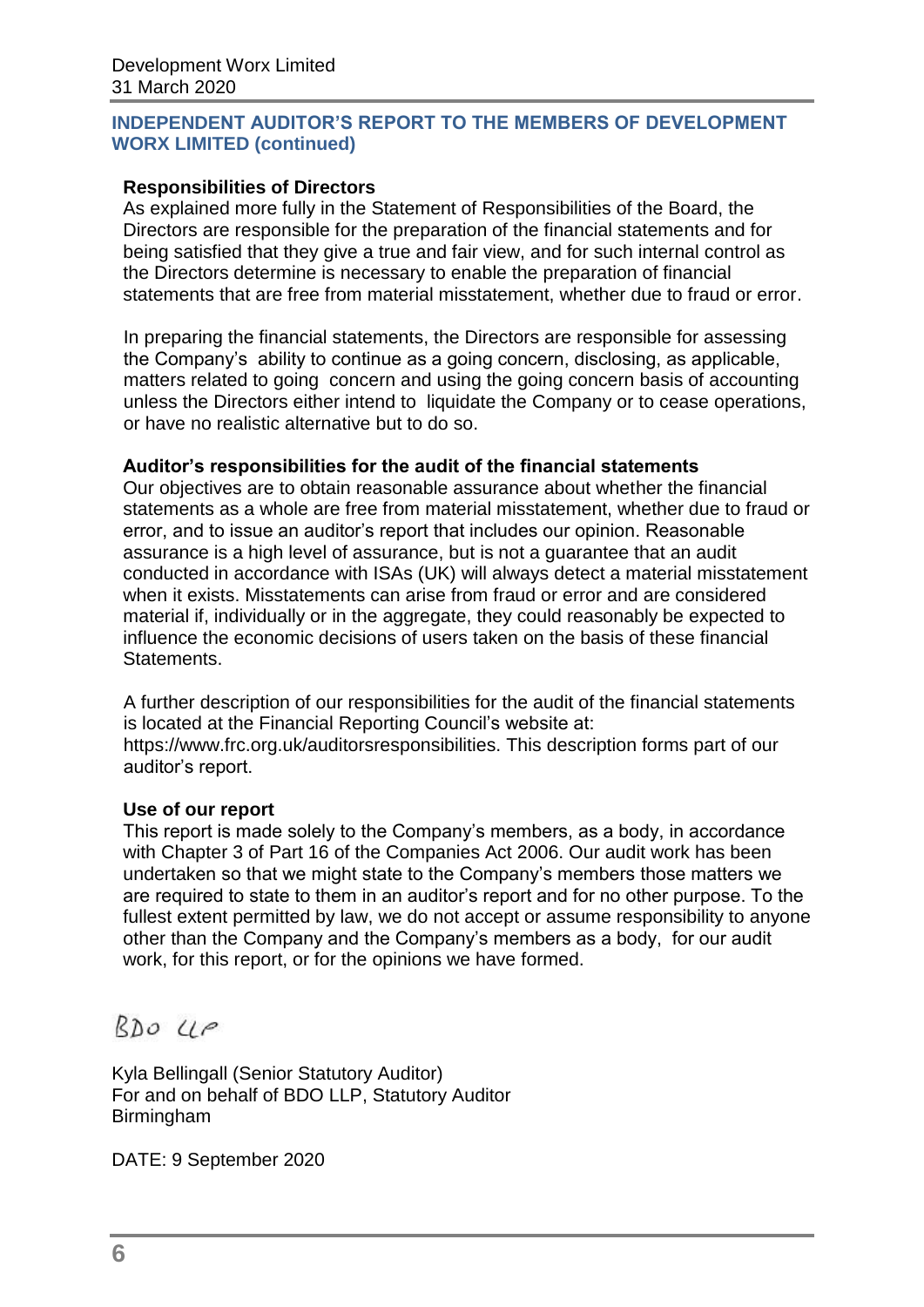BDO LLP is a limited liability partnership registered in England and Wales (with registered number OC305127).

## **STATEMENT OF COMPREHENSIVE INCOME**

| For the period ended 31 March                 | <b>Note</b> | 2020<br>£'000 | 2019<br>£'000 |
|-----------------------------------------------|-------------|---------------|---------------|
| Turnover                                      | 3           | 7,419         | 5,340         |
| Operating costs                               | 3           | 7,074         | 5,095         |
| Operating profit for the financial year       |             | 345           | 245           |
| Profit on ordinary activities before taxation | 4           | 345           | 245           |
| Tax on profit on ordinary activities          | 6           |               |               |
| Profit for the financial period               |             | 345           | 245           |
| Other comprehensive income                    |             |               |               |
| Total comprehensive income                    |             | 345           | 245           |

The results stated above are derived from continuing activities.

The notes on pages 10 to 14 form part of these financial statements.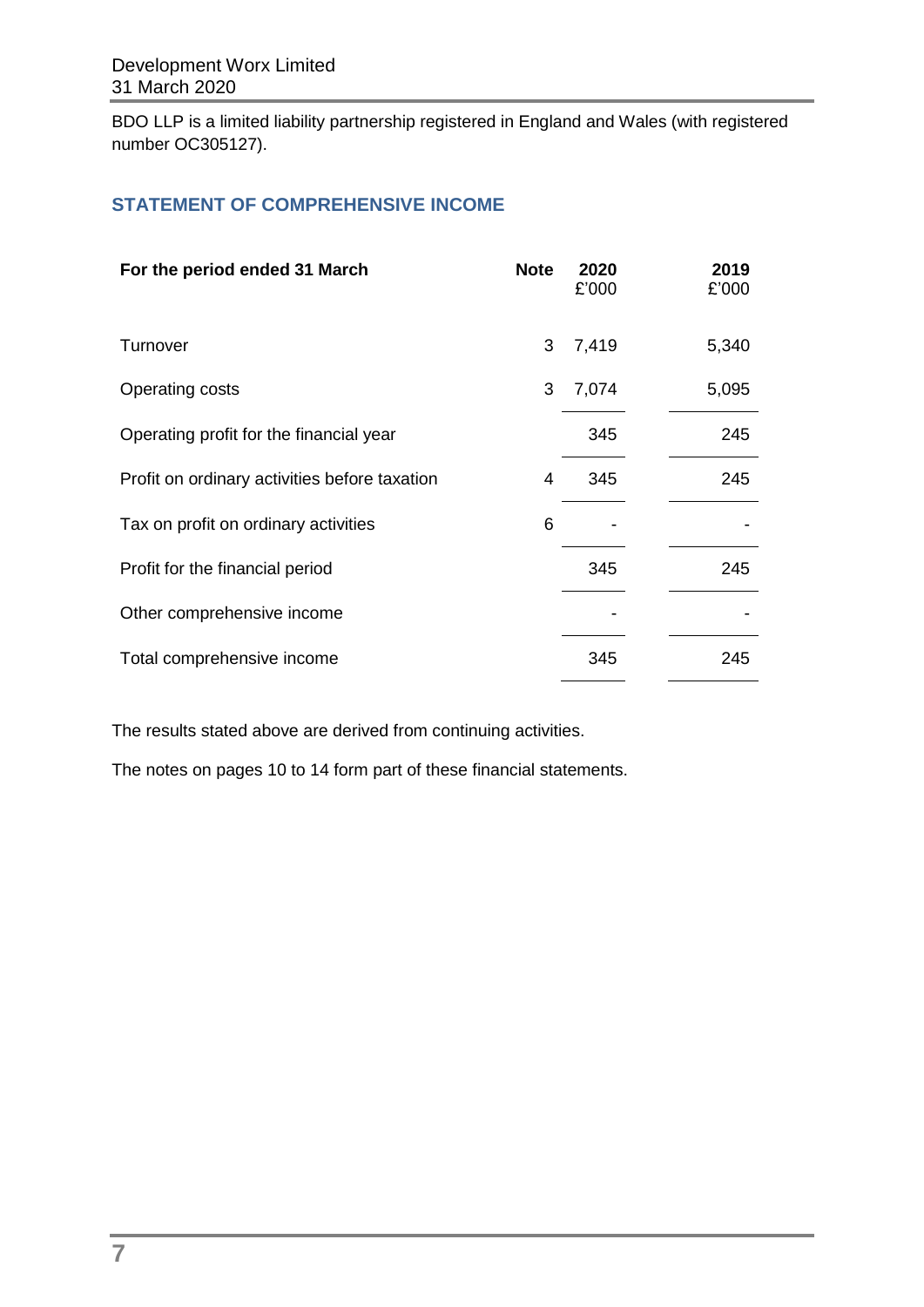## **STATEMENT OF FINANCIAL POSITION**

Registered Company no. 09592448

| As at 31 March                         | <b>Note</b>    | 2020<br>£'000 | 2019<br>£'000 |
|----------------------------------------|----------------|---------------|---------------|
| Current assets:                        |                |               |               |
| <b>Debtors</b>                         | $\overline{7}$ | 1,347         | 620           |
| <b>Bank</b>                            |                | 244           | 246           |
|                                        |                | 1,591         | 866           |
| Creditors: amounts due within one year | 8              | 1,245         | 621           |
| Net current assets                     |                | 345           | 245           |
| Total assets less current liabilities  |                | 345           | 245           |
| Capital and reserves                   |                |               |               |
| Share capital                          | 9              |               |               |
| Profit and loss account                |                | 345           | 245           |
| Shareholders funds                     |                | 345           | 245           |

The Financial Statements have been prepared in accordance with the provisions applicable to companies subject to the small companies' regime and in accordance with the provisions of FRS 102 Section 1A - small entities.

The financial statements were authorised and approved by the Board on 20 July 2020 and signed on its behalf by:

hene Hoty

**P J Ingle I E Molyneux Company Secretary** 

The notes on pages 10 to 14 form part of these financial statements.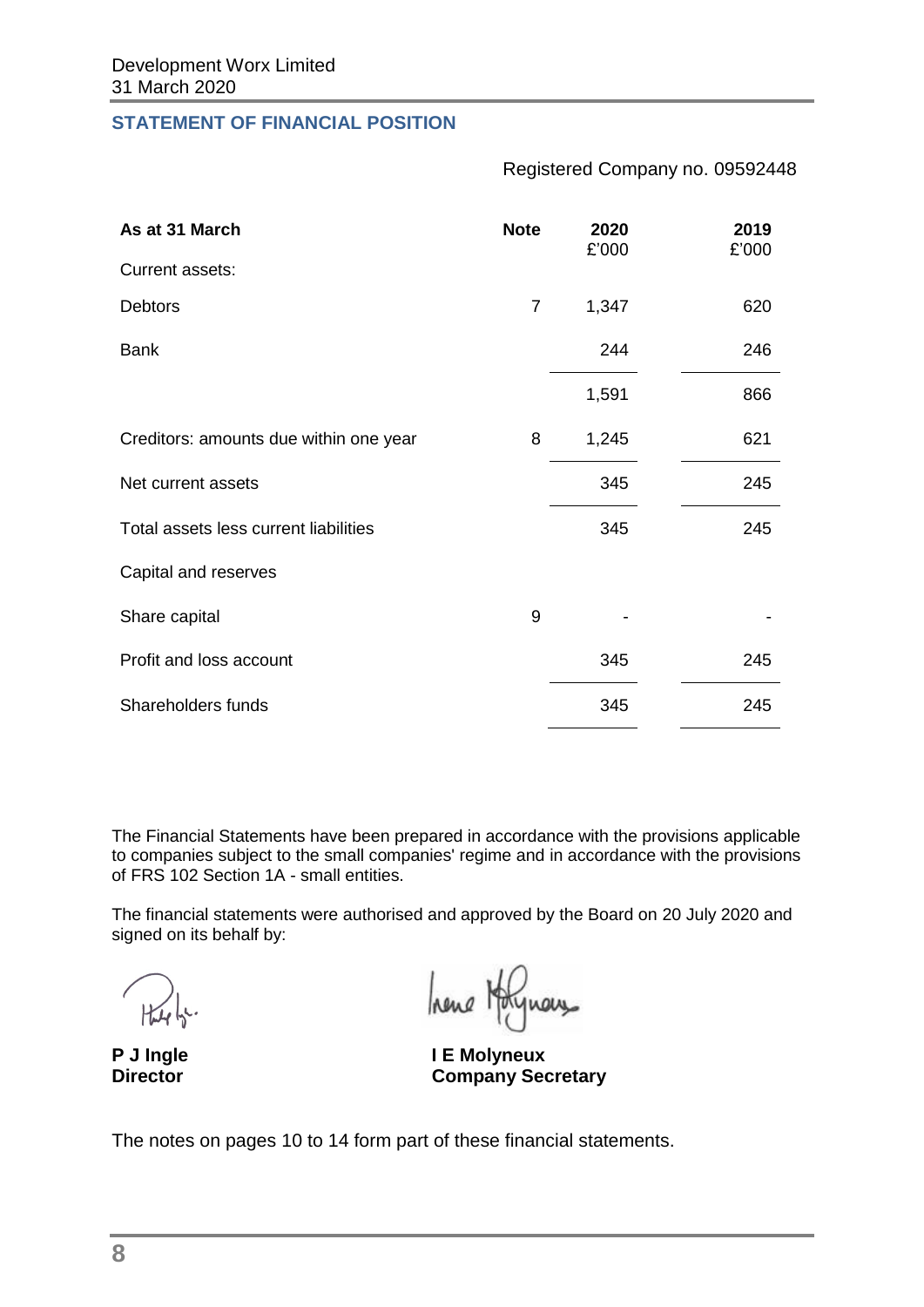## **STATEMENT OF CHANGES IN RESERVES**

| For the year ended 31 March     | 2020<br>Income and<br>expenditure<br>reserve<br>£'000 | 2019<br>Income and<br>expenditure<br>reserve<br>£'000 |
|---------------------------------|-------------------------------------------------------|-------------------------------------------------------|
| <b>Balance at 1 April 2019</b>  | 245                                                   | 40                                                    |
| Surplus for the year            | 345                                                   | 245                                                   |
| Distribution:                   |                                                       |                                                       |
| Gift aid                        | (245)                                                 | (40)                                                  |
| <b>Balance at 31 March 2020</b> | 345                                                   | 245                                                   |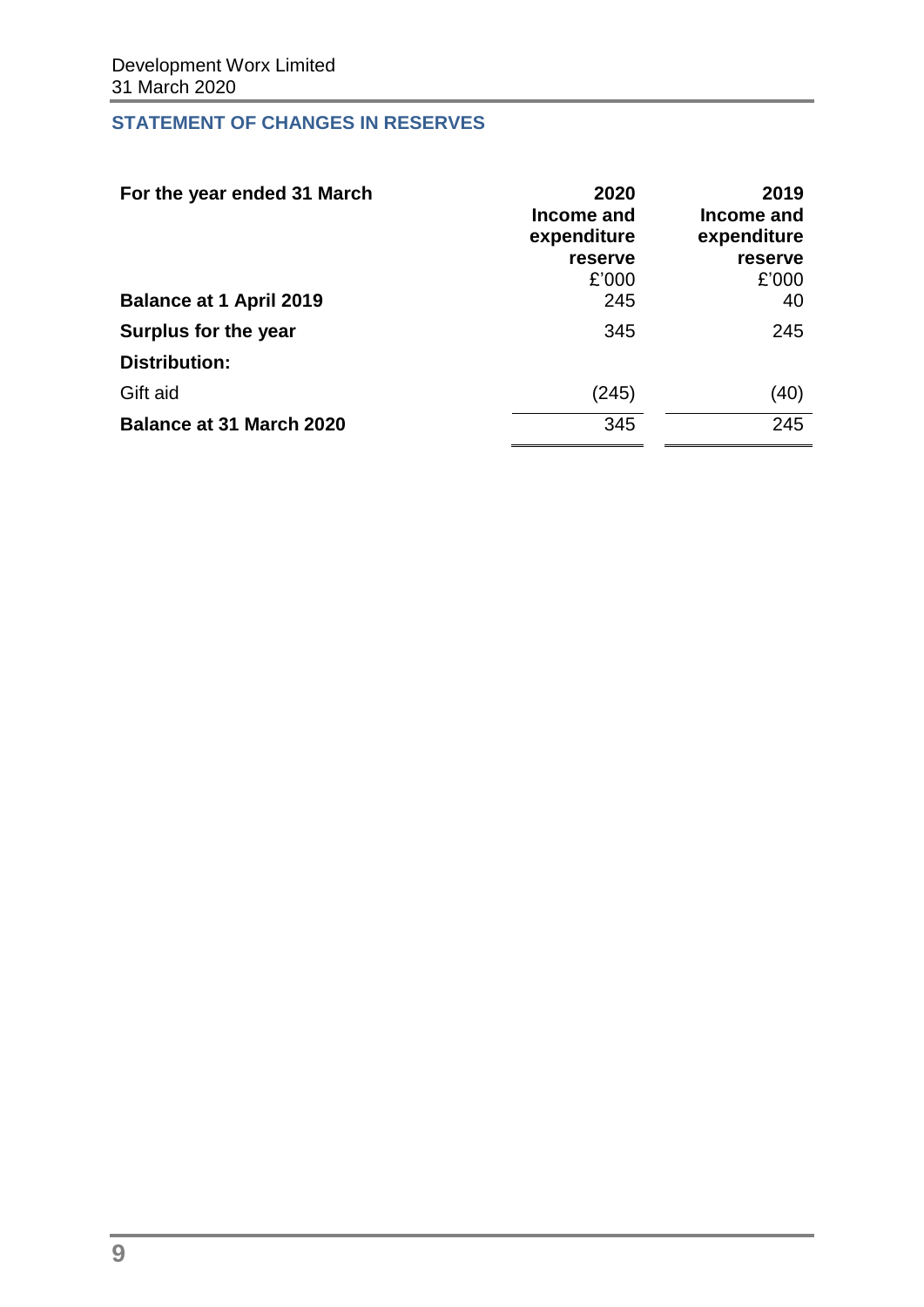## **NOTES TO THE FINANCIAL STATEMENTS**

#### **1. Legal status**

Development Worx Limited is a private company limited by shares and incorporated in England and Wales under the Companies Act 2006. The address of the registered office is given on the company information page and the nature of the company's operations and its principal activities are set out in the directors' report.

#### **2. Accounting policies**

#### **Basis of preparation of Financial Statements**

The Financial Statements have been prepared under the historical cost convention unless otherwise specified within these accounting policies and in accordance with Section 1A of Financial Reporting Standard 102, the Financial Reporting Standard applicable in the UK and the Republic of Ireland and the Companies Act 2006.

In preparing the separate Financial Statements of the parent company, Development Worx has taken advantage of the following disclosure exemptions available in FRS 102:-

- No cashflow statement has been presented for the company;
- Disclosures in respect of the company's financial instruments have not been presented as equivalent disclosures have been provided in respect of the group as a whole;
- No disclosure has been given for the aggregate remuneration of the key management personnel of the company as their remuneration is included in the totals of the group as a whole; and
- Related party transactions entered into between two or more members of the group.

#### **Going concern**

We have made an assessment of the company's ability to continue as a going concern for a period of at least twelve months from the date on which the financial statements were approved for release.

The impact of the Covid 19 outbreak has been considered by the Directors. Housing development works were halted during the start of 2020/21 due to restrictions imposed by the government. As the entity doesn't directly employ staff, limited cost have been incurred in this period and onsite work has recommenced as lockdown restrictions have been eased.

The company provides design and build services to Stafford and Rural Homes, its immediate parent, and is therefore an integral part of the Group's activity and 30 year business plan. Income is generated as works are completed and charged to SARH. As such, the Board is confident that demand will continue, that the company has minima expose to any downturn and that is has the continued support of the group.

Given the strength of the company's balance sheet and the nature of its relationship with Stafford and Rural Homes and the Housing Plus Group, the Board believe that while uncertainty exists, this does not pose a material uncertainty that would cast doubt on the company's ability to continue as a going concern for the foreseeable future, which is a period of at least 12 months from signing of the accounts and audit report. The Board therefore consider it appropriate for the accounts to be prepared on a going concern basis.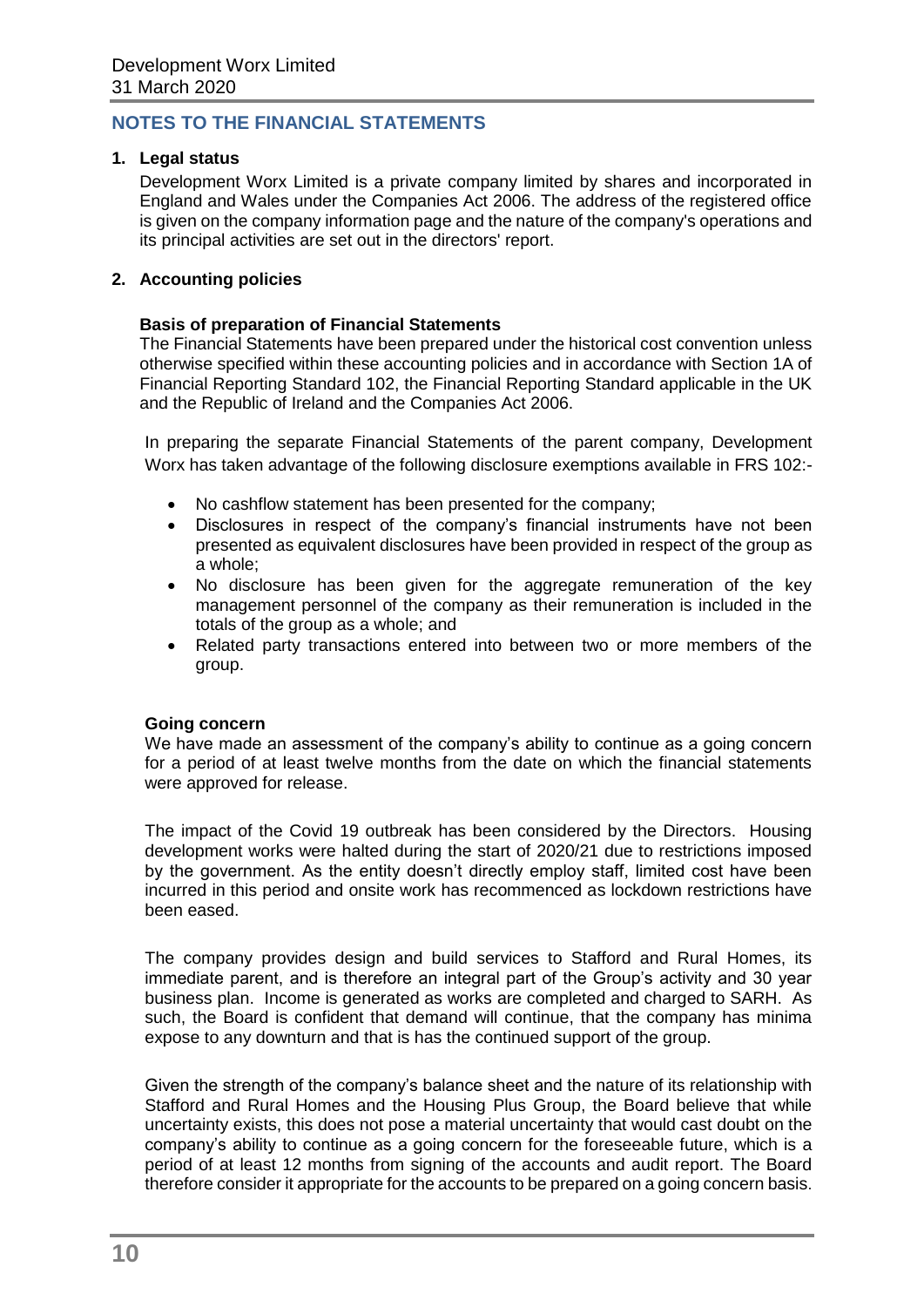## **Turnover**

Turnover represents income on contracts received from Stafford and Rural Homes, for the provision of design and build services.

Turnover is recognised upon dispatch of goods or provision of services.

#### **Cash and cash equivalents**

Cash is represented by cash in hand and deposits with financial institutions repayable without penalty on notice of not more than 24 hours.

## **Financial instruments**

The company only enters into basic financial instruments transactions that result in the recognition of financial assets and liabilities like trade and other debtors and creditors. Financial liabilities and equity are classified according to the substance of the financial instrument's contractual obligations, rather than its legal form.

The company's cash at bank and in hand and trade and other debtors and its trade and other creditors and bank overdrafts are measured initially at the transaction price, including transaction costs.

## **Tax**

Where profits on ordinary activities before tax are generated, Development Worx will gift aid the profits to the parent within nine months of the year end taking account of any taxable losses carried forward.

#### **Debtors**

Short term debtors are intra-group and measured at the transaction price.

#### **Creditors**

Short term creditors are measured at the transaction price.

#### **Stocks**

Stocks are stated at the lower of net cost and net realisable value.

#### **Reserves**

Operating profits will be returned to the parent company by way of gift aid and the gift aid payment is provided for in the year the profit is generated.

#### **Group structure**

Development Worx Limited is a wholly owned subsidiary of Stafford and Rural Homes Limited.

#### **Pensions**

The Company does not operate a pension scheme.

## **Judgement in applying accounting policies and key sources of estimating uncertainty**

None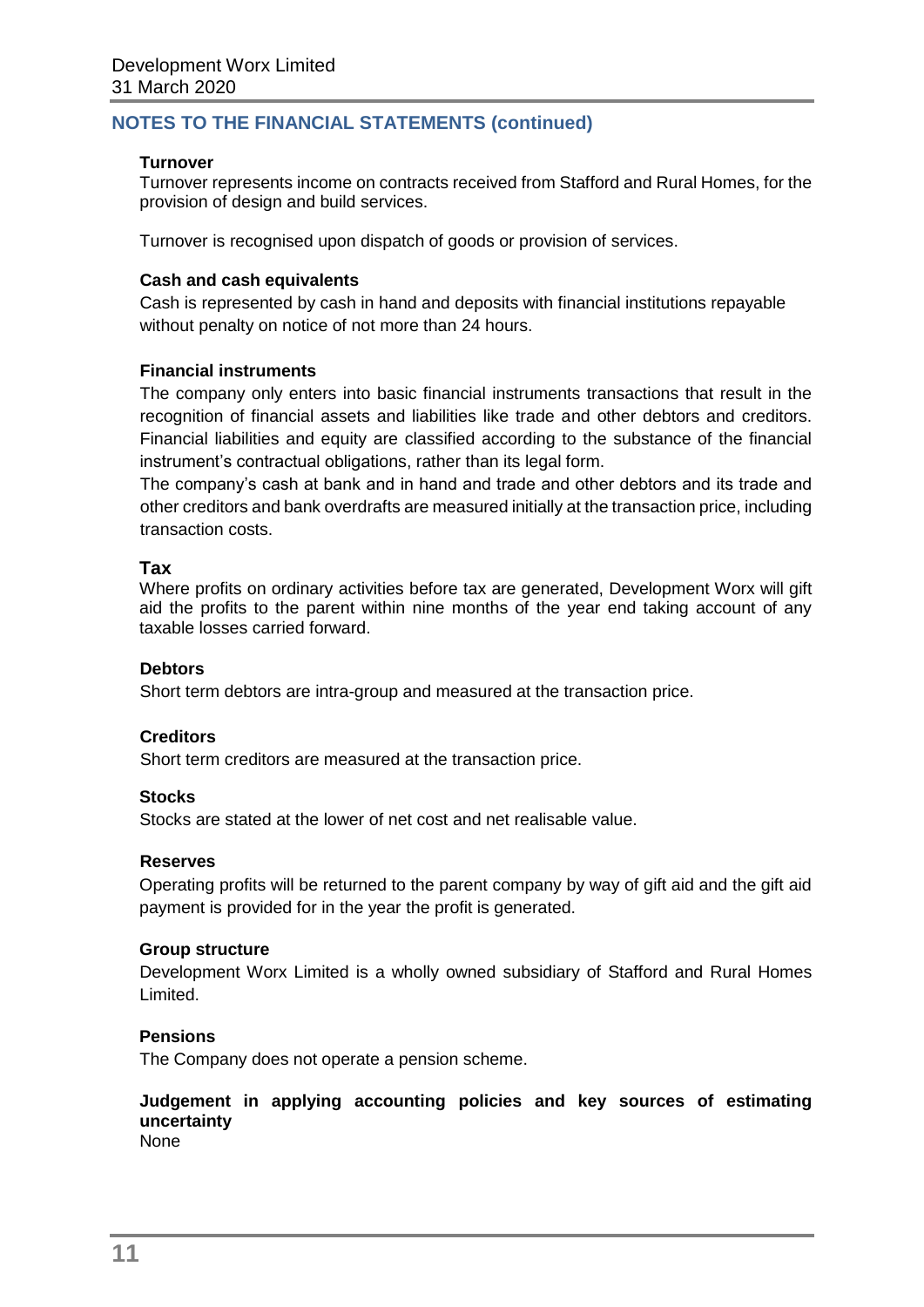## **3. Turnover, operating costs and profit on ordinary activities before taxation**

|                             | <b>Turnover</b> | 2020<br><b>Operating</b><br>costs | <b>Profit on</b><br>ordinary<br>activities<br>before<br>taxation | 2019<br><b>Profit on</b><br>ordinary<br>activities<br>before<br>taxation |
|-----------------------------|-----------------|-----------------------------------|------------------------------------------------------------------|--------------------------------------------------------------------------|
|                             | £'000           | £'000                             | £'000                                                            | £'000                                                                    |
| <b>Development Services</b> | 7,419           | 7,074                             | 345                                                              | 245                                                                      |
| Total                       | 7,419           | 7,074                             | 345                                                              | 245                                                                      |

## **4. Profit on ordinary activities before taxation**

This is arrived at after charging:

|                                                           | 2020<br>£'000 | 2019<br>£'000 |
|-----------------------------------------------------------|---------------|---------------|
| Auditor's remuneration (including VAT) for audit services | 4             |               |
|                                                           | 4             |               |

## **5. Board of Directors**

During the period there was no director's remuneration paid.

#### **6. Tax on profit on ordinary activities**

|                                                                      | 2020<br>£'000 | 2019<br>£'000 |
|----------------------------------------------------------------------|---------------|---------------|
| Profit on ordinary activities before tax                             | 345           | 245           |
| Corporation tax on ordinary activities at 19% (if not gift<br>aided) | 66            | 47            |
| Gift Aid payment not subject to UK taxation                          | (345)         | (245)         |
| Corporation tax if gift aided to parent                              |               |               |
| Corporation tax charge                                               |               |               |
| Total tax charge                                                     |               |               |

The £345k profit on ordinary activities before tax will be gift aided to the parent company within 9 months of the year end.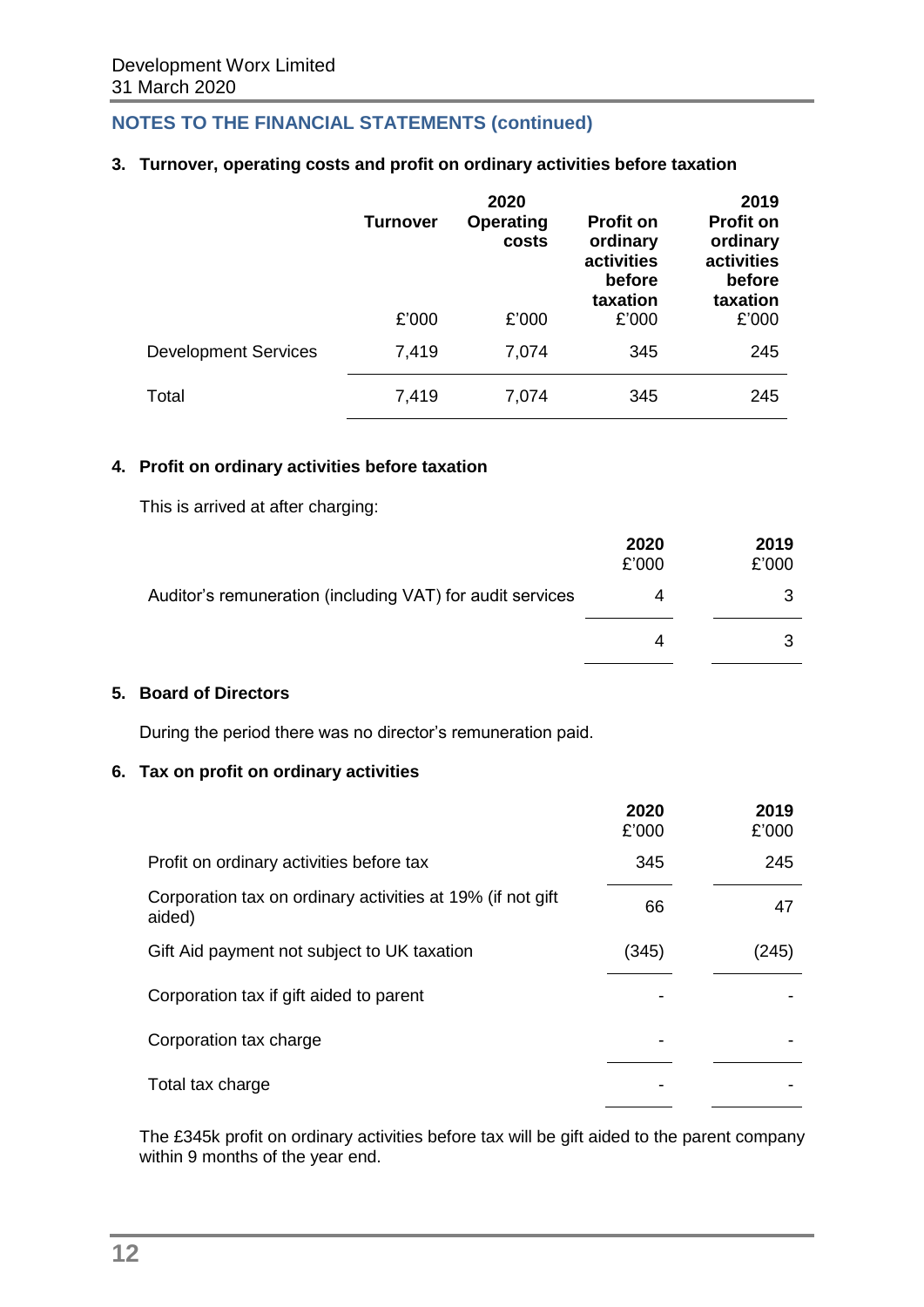## **7. Debtors**

|                                                                                  | 2020<br>£'000 | 2019<br>£'000 |
|----------------------------------------------------------------------------------|---------------|---------------|
| Amount owed from group undertakings are interest free<br>and repayable on demand | 1,344         | 612           |
| Other taxation and social security                                               | 3             | 8             |
|                                                                                  | 1,347         | 620           |
| Creditors: amounts falling due within one year<br>8.                             |               |               |
|                                                                                  | 2020<br>£'000 | 2019<br>£'000 |
| Amount owed to group undertakings are interest free<br>and repayable on demand   | 27            | 22            |
| Accruals and deferred income                                                     | 345           | 390           |
| <b>Trade Creditors</b>                                                           | 874           | 209           |
|                                                                                  | 1,245         | 621           |
| <b>Share Capital</b><br>9.                                                       |               |               |
|                                                                                  | 2020          | 2019          |
|                                                                                  | £'000         | £'000         |
| Allotted, called up and fully paid<br>1 ordinary share of £1 each                |               |               |

#### **10. Reserves**

**9. Share Capital**

The company's capital and reserves are as follows:

#### *Called up share capital*

Called up share capital represents the nominal value of the shares issued.

#### *Profit and loss account*

The profit and loss account represents cumulative profits or losses net of dividends paid and other adjustments.

## **11. Contingent liabilities**

The company had no known contingent liabilities at 31 March 2020 (2019: nil).